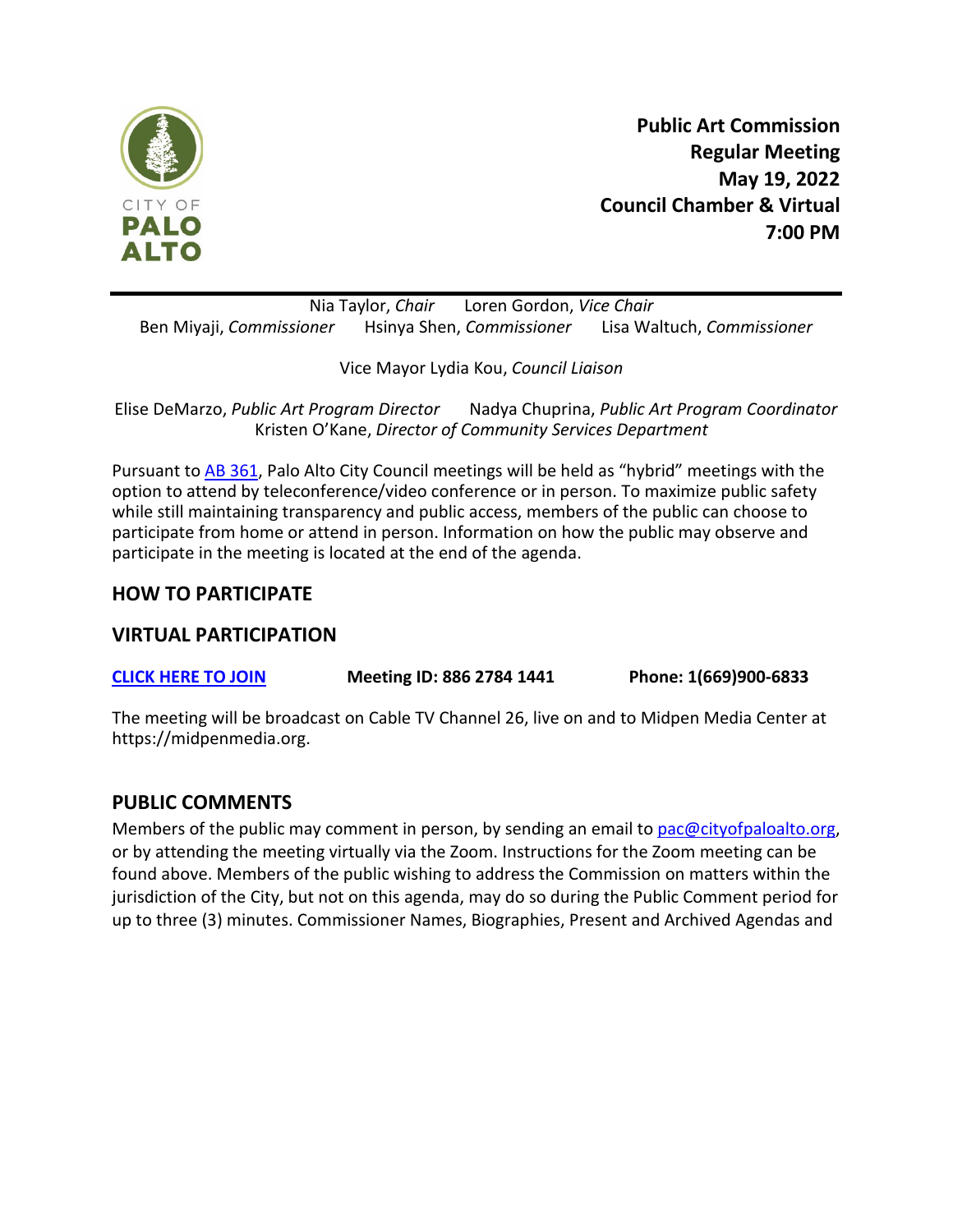Reports are available online: https://www.cityofpaloalto.org/Departments/Community-Services/Arts-Sciences/Public-Art-Program/Public-Art-Commission

# **CALL TO ORDER & ROLL CALL**

# **AGENDA CHANGES, ADDITIONS, AND DELETIONS**

## **PUBLIC COMMENT**

## **APPROVAL OF MINUTES**

April 21, 2022 PAC Regular Meetin[g ATTACHMENT](https://www.cityofpaloalto.org/files/assets/public/agendas-minutes-reports/agendas-minutes/public-art-commission/2022/april-21-2022-pac-minutes.pdf)

## **CITY OFFICIAL COMMENTS**

## **ACTION ITEMS**

- 1. Adoption of Resolution Approval of a resolution authorizing use of teleconferencing for the Public Art Commission meetings during Covid-19 state of emergency. [ATTACHMENT](https://www.cityofpaloalto.org/files/assets/public/community-services/public-art-program/staff-reports-and-docs-for-pac/pac-staff-report-adoption-of-findings-for-teleconferenced-meetings.pdf)
- 2. Election of Officers Election of Chair and Vice Chair of the Public Art Commission.
- 3. California Avenue Improvements Approval of funding in the amount of up to \$4,000 for artist designed treatments for street closer barriers on California Ave.
- 4. New Acquisition of Artwork Review and acceptance of artwork donation by Cubberley Artist Studio Program (CASP) artist Elizabeth Bennet[t. ATTACHMENT](https://www.cityofpaloalto.org/files/assets/public/community-services/public-art-program/staff-reports-and-docs-for-pac/pac-staff-report-item-4-casp-donations-by-elizabeth-bennett-may-2022.pdf)

#### **NON-ACTION ITEM**

5. Artlift Microgrants - Staff will update the Commission on the ten selected projects for the ArtLift microgrants.

# **COMMISSIONER QUESTIONS, COMMENTS, ANNOUNCEMENTS OR FUTURE AGENDA ITEMS**

#### **ADJOURNMENT**

#### **OTHER INFORMATION**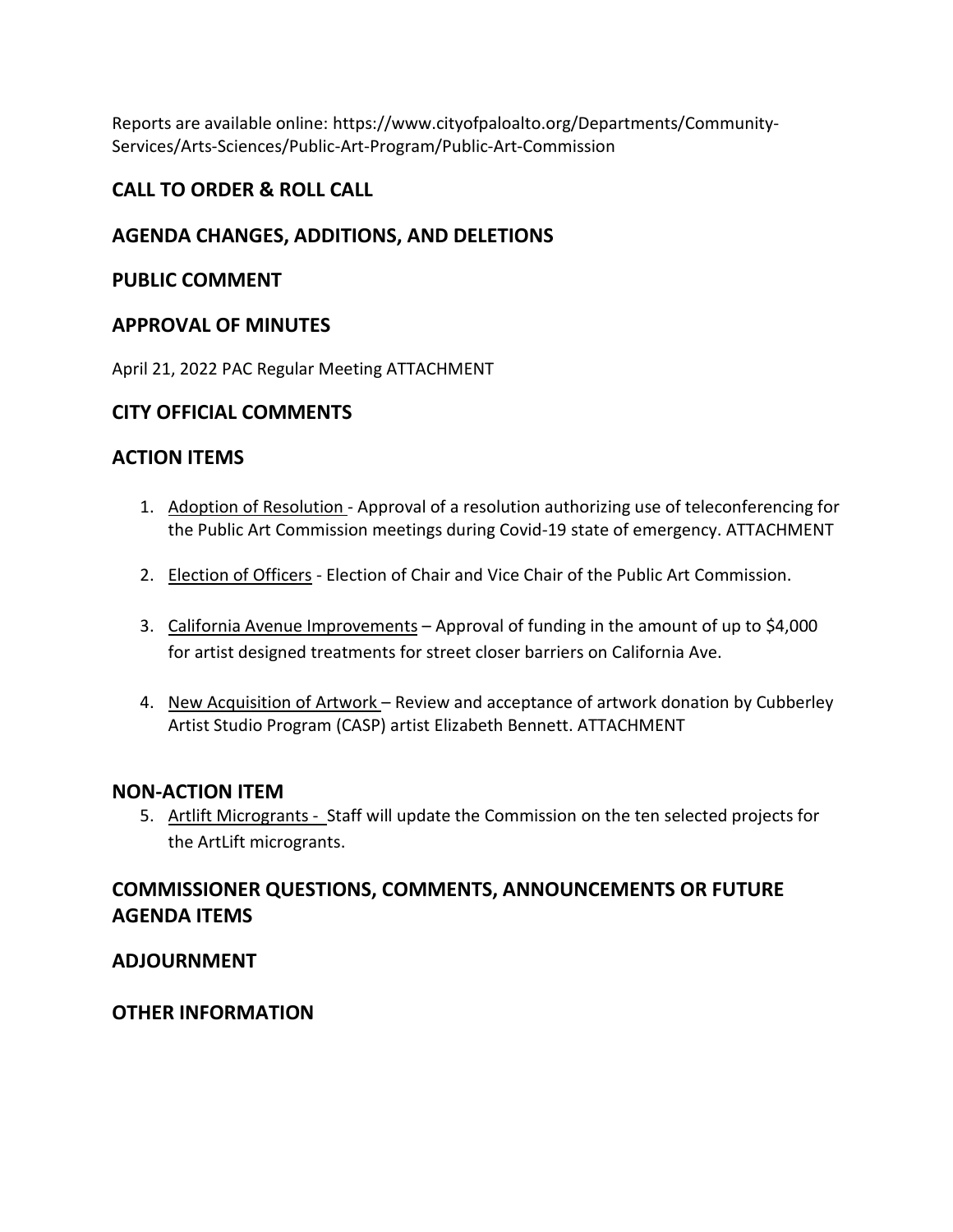# Americans with Disability Act (ADA)

It is the policy of the City of Palo Alto to offer its public programs, services and meetings in a manner that is readily accessible to all. Persons with disabilities who require materials in an appropriate alternative format or who require auxiliary aids to access City meetings, programs, or services may contact the City's ADA Coordinator at (650) 329- 2550 (voice) or by emailing ada@cityofpaloalto.org. Requests for assistance or accommodations must be submitted at least 24 hours in advance of the meeting, program, or service.